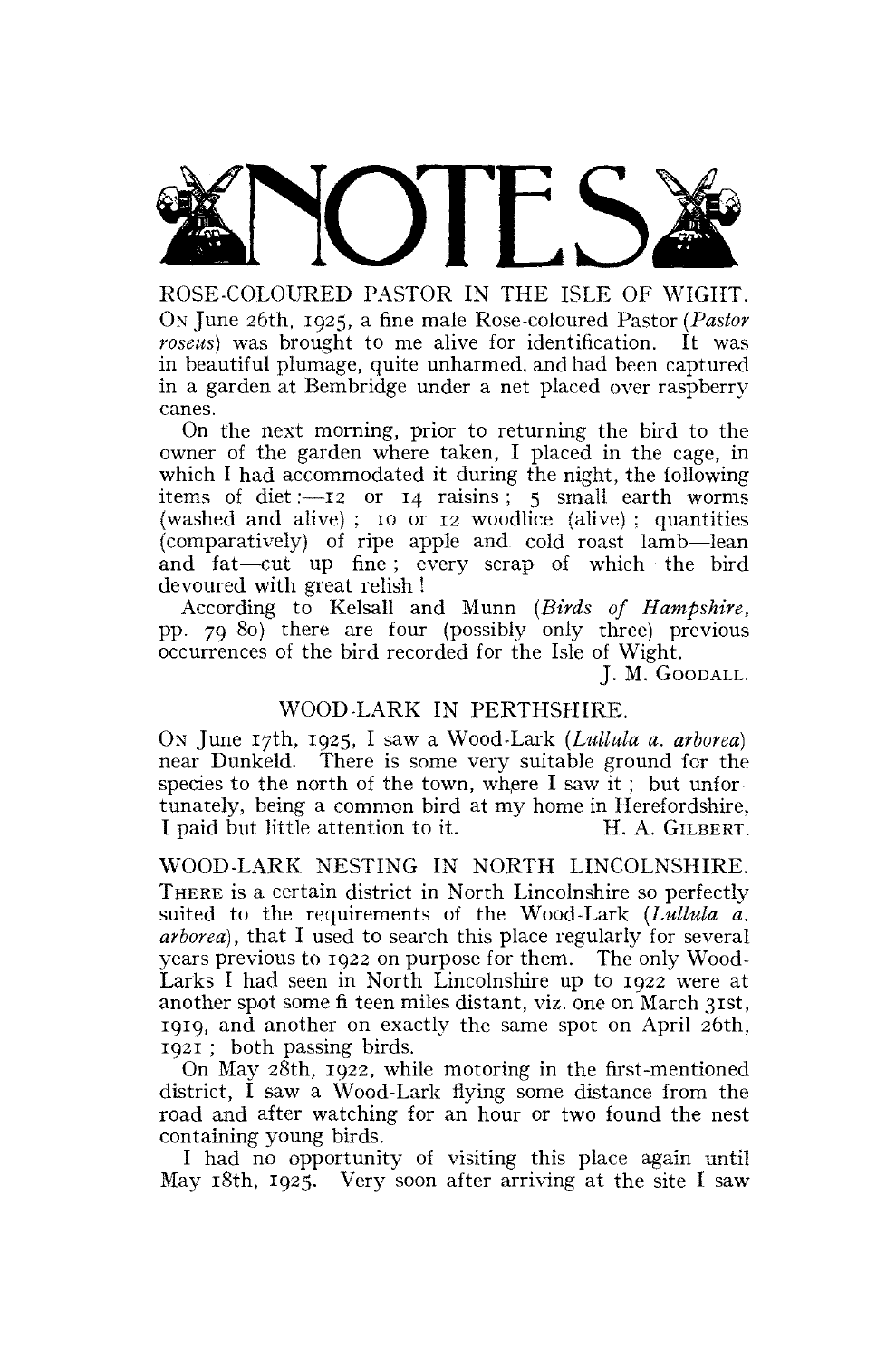two Wood-Larks feeding on the ground and watched them for a long time, but they apparently had no nest, though they behaved as if they might be going to have one shortly.

While watching these two another appeared and. after a. few minutes' sitting on the branch of a Scots fir, dropped  $\alpha$  n to the ground. I went to the spot and flushed her off her nest containing one egg.

This locality is the most northerly in the British Isles that I know of for nesting, and it would be very interesting to know of any authentic instances of its breeding in Yorkshire, Lancashire, Cumberland and the Lake district at the present time. Howard Saunders mentions these places as irregular breeding localities. W. S. MEDLICOTT. breeding localities.

## WATER-PIPIT IN ESSEX.

ON November 27th, 1923, I came across a Water-Pipit *(Anthus*  s. *spinoletta)* in a muddy creek that leads out to the marshes in the vicinity of Leigh. Rock- and Meadow-Pipits were at hand for comparison if required, but to my mind there is no need for confusion with the former, or for that matter with its Scandinavian race. The eye stripe, showing up as it does the greyish-brown ear-coverts, is amply sufficient for identification. I had the bird under the glasses for the best part of a half-hour. It acted like a stranger and did not seem to settle down in search of food. A. SMITH.

# ROOSTING HABITS OF TREE-CREEPER.

WITH reference to Mr. W. H. Thorpe's note on the roosting habits of the Tree-Creeper *(Certhia familiaris britannica)*  (Vol. XVIII., pp. 20–22), I think that the following notes may be of interest if only to corroborate this habit.

In the drive of Bishop's Stortford College there are two Wellingtonias *(Sequoia gigantea)*, one of which, particularly, is noted for its soft bark. On March 6th, 1925, a friend drew my attention to a small cavity some eight feet from the ground in this tree. The cavity—about  $I_{\frac{1}{2}}$  ins. deep and  $2\frac{1}{2}$  ins. in diameter—was quite new and slightly fouled by droppings. I was not sure whether this was a " Creeper-Hole," but on March 15th we noticed a Tree-Creeper in the cavity. I went close up to the bird and although its eyes were open it did not move ; its body was closely huddled in the cavity, but its head was projecting above with the beak slightly tilted away from the bark, its tail was flattened against the bark below the cavity. Thus its back, most of the wings, the tail and head, were visible.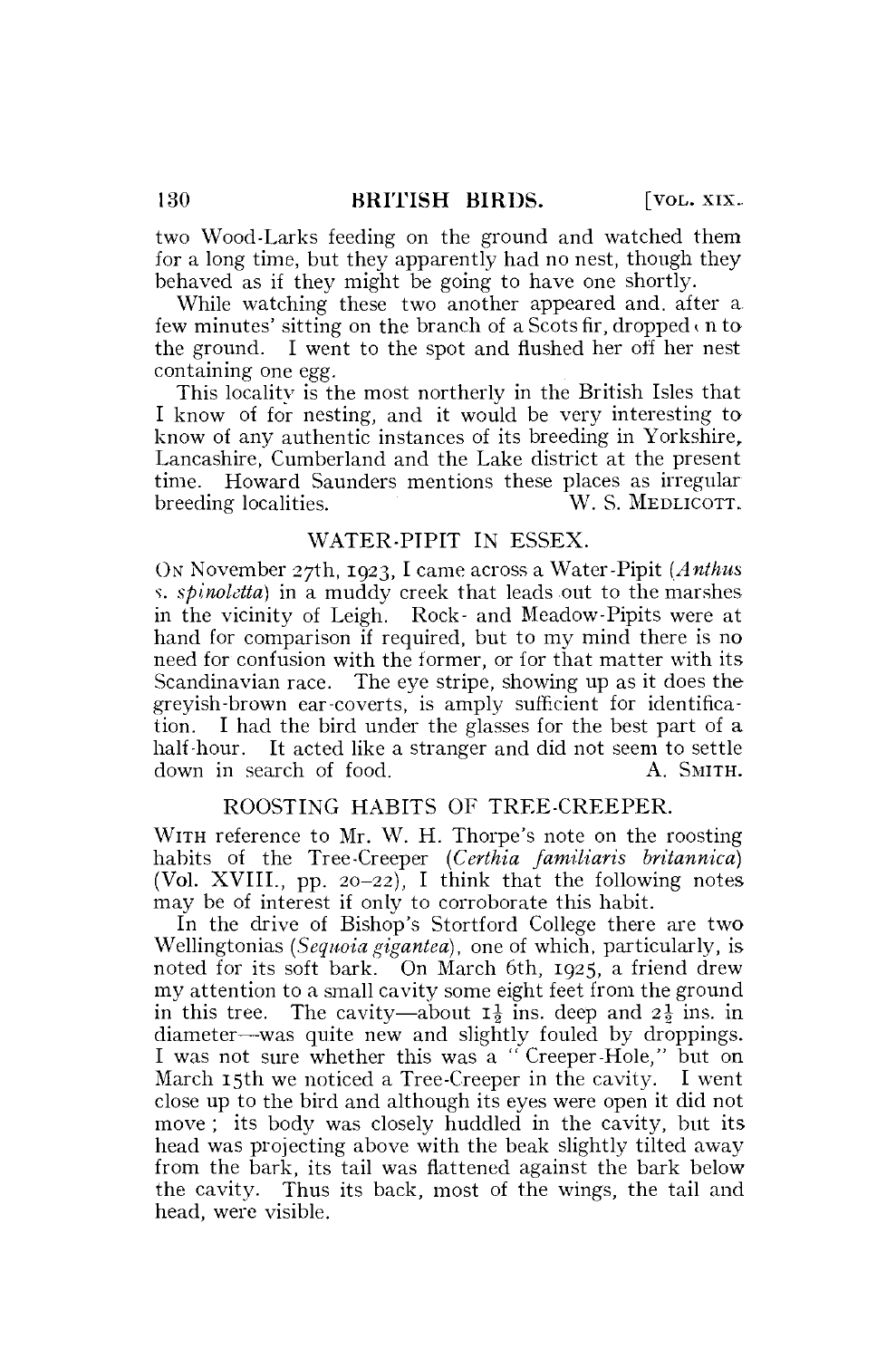On March 21st I noticed that the cavity was slightly wider and deeper, while it was more fouled with droppings, showing that it had been used regularly. At 6.15 p.m. on the same day I saw the bird roosting again, but this time its head was almost in the cavity and its body was huddled much closer, its beak was resting on the edge of the hole.

On March 22nd the hole was distinctly elongated. That night the bird was unfortunately stroked by torchlight and after that it deserted the cavity.

I examined the trunk of this tree carefully and found three other obvious " Creeper-Holes," while in the trunk of the second *Sequoia* I found five more disused cavities, while there were several doubtful cavities—mere scrapings in rifts of the bark. The cavities are not made with any preference for one side of the tree but are made indiscriminately between four and eight feet from the ground.

It is surprising that the Tree-Creeper should trouble to make a special roosting cavity, as there are any amount of seemingly suitable crannies in other trees, and at any rate the bird could enlarge one of the rifts in the Wellingtonia's bark with less trouble, and this would include room for its head and tail.

R. W. HALE.

#### PIED FLYCATCHER IN EAST ROSS-SHIRE.

ON May 21st,  $1924$ , I saw a male and female Pied Flycatcher *(Muscicapa h. hypoleuca)* in east Ross-shire. They were evidently paired, but I failed to find their nest.

H. A. GILBERT.

### EARLY ARRIVAL OF FIELDFARES IN NORFOLK.

ON August 10th, 1925, I watched a flock of Fieldfares circling fairly low in the air over a field in mid-Norfolk. This is surely an early date. There were quite a number of them, and they once uttered one of their characteristic notes.

M. STUART CURTLER.

### SWALLOW'S NEST ON A LANTERN.

IN June, 1925, I discovered the nest of a Swallow *(Hirundo r. rustica)* in an unusual situation. It was built on a metal lantern hanging before the front door of a house near Doncaster. The nest was perfectly round and was secured at the edge to the chain by which the lantern was suspended. The young were successfully reared. EDWARD A. ARMSTRONG.

*[cf.* **Vol.** I., p. 354 ; **Vol.** II., p. 208.—EDS.]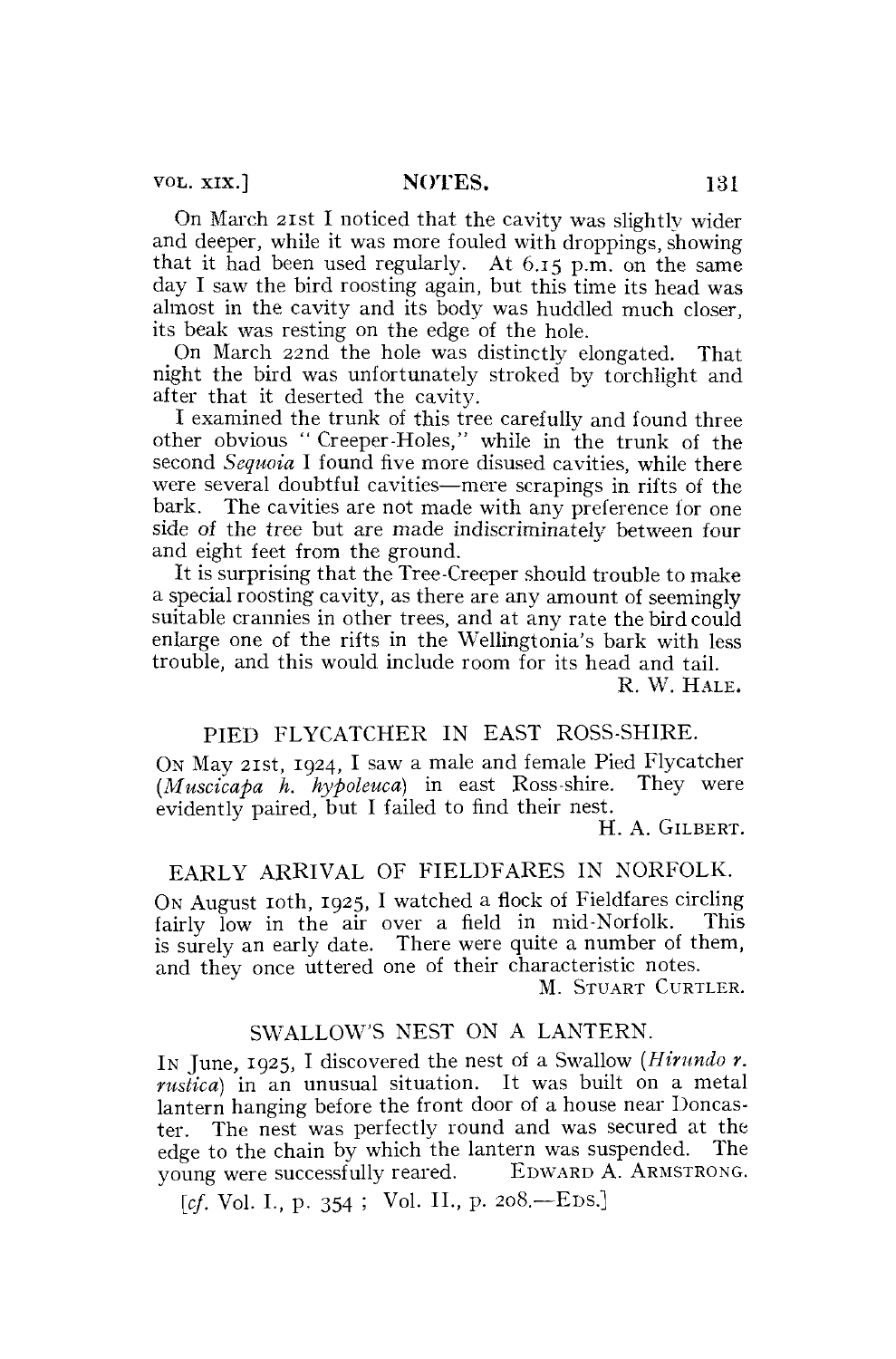#### ALPINE SWIFTS IN KENT.

WHEN in Norfolk recently I came upon the record of an incursion of Alpine Swifts *(Apus m. melba)* during May, 1916.

Miss Margaret Barclay, of Hanworth Hall, Norfolk (eldest daughter of Col. H. A. Barclay, himself an ornithologist, and herself, of recent years, a keen watcher of birds), was during the war nursing at Hythe and lodged in a lofty house, the end of a row, overlooking the town and Channel. Among other lodgers was a Mr. O. B. Hake.

One evening in May, 1916, Miss Barclay on reaching her room heard a sound of scraping and fluttering against the glass of her open window, and found three very large brown Swifts with white undersides flattened against the lowest pane of glass. She gave them their liberty, noticing their 'hugeness," their white undersurfaces, how bulky they seemed in the hand, and when they flew their wide spread of wing.

Her fellow-lodger, Mr. Hake, found six of the same sort of bird in his room the same night. At my request the lady has written to Mr. Hake, who endorses her story, adding very little except that he remembers their size and brown backs and white underparts. He is not an ornithologist.

I may say that in the hall at Hanworth is a well-stuffed Alpine Swift (history unknown).

Miss Barclay was unaware of the value of her record at the time, nor knew that there was such a bird, having taken no especial notice of birds until after the war.

On her return home from nursing she recognised that the birds which had invaded her room at Hythe (Kent) were exactly like her father's Alpine Swift, having been *brown*  above, not sooty, and *white* beneath. Also that their size, bulk and spread of wing exceeded any Swifts she had seen then, or since. H. M. WALLIS.

#### WRYNECK IN DEVONSHIRE.

WITH reference to Mr. Curtler's note on the above *(antea,*  p. 99)—I refrained from communicating with *British Birds*  until I was in a position to offei something more definite than could be disclosed during your correspondent's visit of a few hours. I can now state definitely that there was only one pair of Wrynecks in this district and that they reared a brood in a hole formerly occupied by a Starling. I have no reason to doubt, from information received, that a pair bred last year within 100 yards of the same spot. I can find no previous record of the species having bred in Devonshire.

LEWIS R. W. LOYD.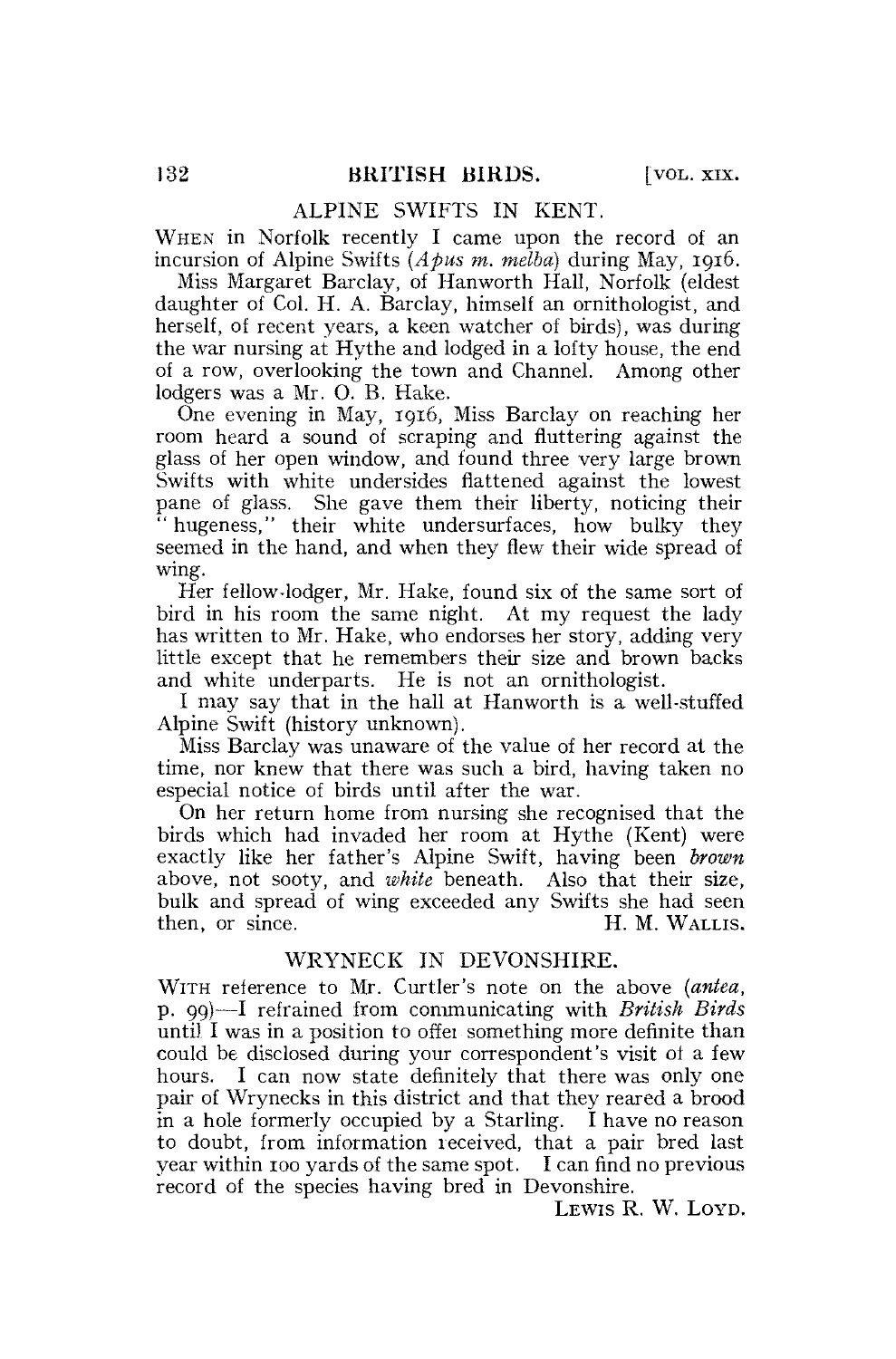IN May, 1925, I found the nest of a Short-eared Owl *(Asia f. flammeus)* in Suffolk. It was situated amongst bracken in cut-down woodland and contained nine eggs. H. A. GILBERT.

# HOBBY NESTING IN BUCKINGHAMSHIRE.

AFTER an interval of three years, the Hobby *(Falco s. subbuteo)*  has again appeared in the same oak wood in north Buckinghamshire where they bred in 1922. On that occasion, both the old birds and one of the young family came to a violent end. In 1925 a pair were shot during the second week of May, and shortly afterwards a second pair arrived, with every indication of breeding, frequenting an oak tree in whose upper branches was a Carrion-Crow's nest from which the owners had been shot at an earlier date. Three eggs were laid in the last week of May. The tree, not a very lofty one, was situated fifty yards in from the S.W. corner of the wood, which is an extensive one, and the nest was well covered from above with the leafy foliage. It is to be regretted that these birds also came to an untimely end. The three eggs, of a uniformly yellowish-brown mottled pattern and more oval in shape than those of the Kestrel, were lying on a layer of small twigs, no attempt having been made to line the nest previous to laying, they being then about ten days' set.

It should be stated that within one hundred yards of the nesting tree, Pheasant rearing was proceeding on a large scale. H. L. COCHRANE.

## FLEDGING PERIOD OF GOLDEN EAGLE.

A GOLDEN EAGLE'S nest containing two eggs was reported to myself and my friend, Arthur Brook, early in May, 1925. At our request a stalker kept the nest under observation and on May 24th he discovered—on visiting the nest—that one egg had already hatched and the other was hatching. Arthur Brook obtained photographs of the old birds and young at various stages ; and was present when the first Eaglet (a cock) left the nest on August 9th. The remaining Eaglet (a hen) left the nest on August 11th. This is a period of exactly eleven weeks.

The cock Eagle was seen to brood the young and was photographed whilst so engaged. H. A. GILBERT.

[This confirms H. B. Macpherson's observations.—EDS.]